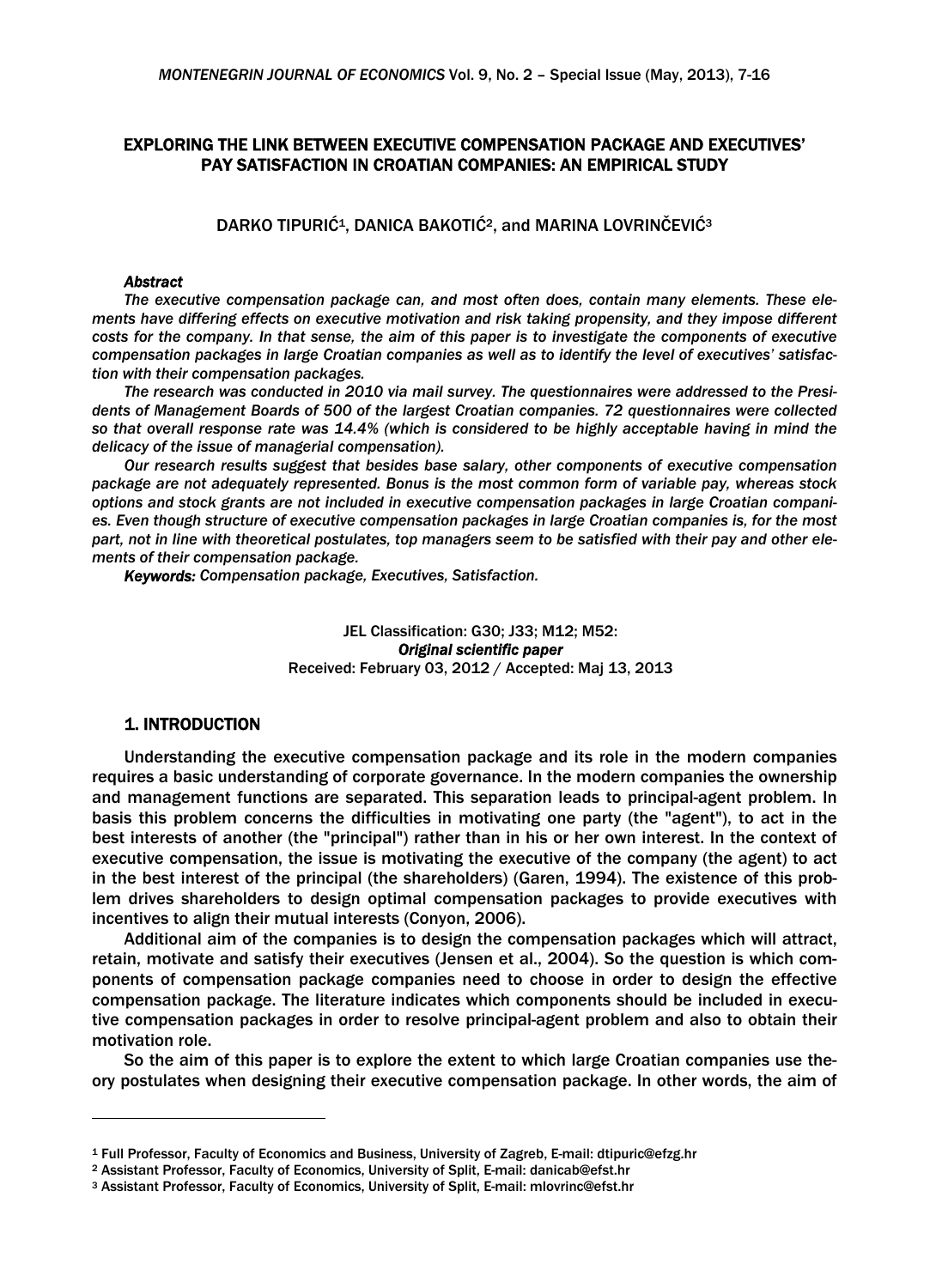this paper is to investigate the components of executive compensation packages in large Croatian companies as well as to explore the level of executives' satisfaction with their compensation packages.

## 2. THEORETICAL FRAMEWORK

A well-designed executive compensation package is important because it rewards both executives and shareholders, whereas a poorly designed one, wastes corporate resources without motivating the executives. At the extreme, poorly designed incentive system can cause the executive to take actions that reduce shareholders value – for example, cutting back on long-term profitable investments to increase current compensation.

The executive compensation landscape has changed dramatically in recent years driven by the focus on shareholder value creation and the continued rise in stock markets. It is safe to say that having an effective total compensation package has never been more important to satisfy increasingly knowledgeable and vocal shareholders, directors, executives, and various political and public groups.

There are many details that must be attended to in designing the executive compensation package of any company, large, or small. These range, from relative simple questions of how closely the base salary and annual bonus reflect the market to the more arcane but significant issues surrounding stock option valuations and the latest accounting changes.

Firstly, the compensation package should be used to align the interests of shareholders and executives. Properly designed, the compensation package can be a tool for mitigating the conflict between shareholders and executives. It does so by rewarding executives for taking actions that increase shareholder value. Unfortunately, owners have incomplete information about the actions of executives. Further, they may not have the expertise to evaluate those actions, even if the actions are observable. Thus it is difficult to base compensation on actions alone. Rather, compensation is often tied to measures that are positively correlated with managerial effort, for example, accounting income share price, or market share (The WorldatWork, 2007, pp. 289). By creating a pay-performance linkage in compensation contracts, executives have more incentives to maximize shareholder wealth (Core et al., 2003). Moreover, the risks between the principals and agents can be shared more equitably (Jensen and Meckling, 1976; Cordeiro and Veliyath, 2003). In this context, Jensen and Murphy (1990) find that increases in shareholder wealth are positively related with CEO pay. Main et al. (1996) find that the relation between pay and performance becomes more significant when executive options are included in total compensation.

Secondly, compensation packages should be designed to attract, retain and motivate. In this context the expectancy theory rises up. This theory stress the importance of individual differences in designing the executive compensation package which will attract, retain and motivate the best executives. Some executives might prefer deferred compensation. Other might prefer golden parachutes as a protection against unemployment. Still others might prefer risky stock options. Some executives might even prefer nonfinancial rewards, such as time for family, sabbaticals, and a variety of other perks.

But the most important factor is that there be absolute clarity on the purpose and objectives of the compensation packages (Berger and Berger, 1999, pp. 340). One key step a company can take to achieve clarity of purpose is to articulate a meaningful compensation philosophy. The philosophy is an embodiment of organizational beliefs and values in the area of compensation practices, but it should be also a practical guide that links those values to the strategy and direction of the business, as well as a way to coherently bring together the various elements of compensation.

So the executive compensation package can, and most often does, contain many components. These components have differing effects on executive motivation and risk, as well as different cost for the company. The major and most common components of executive compensation package are: base salary, bonus, stock options, stock grants, other stock based forms of compensation, pensions, benefits and perquisites, severance payments (The WorldatWork, 2007).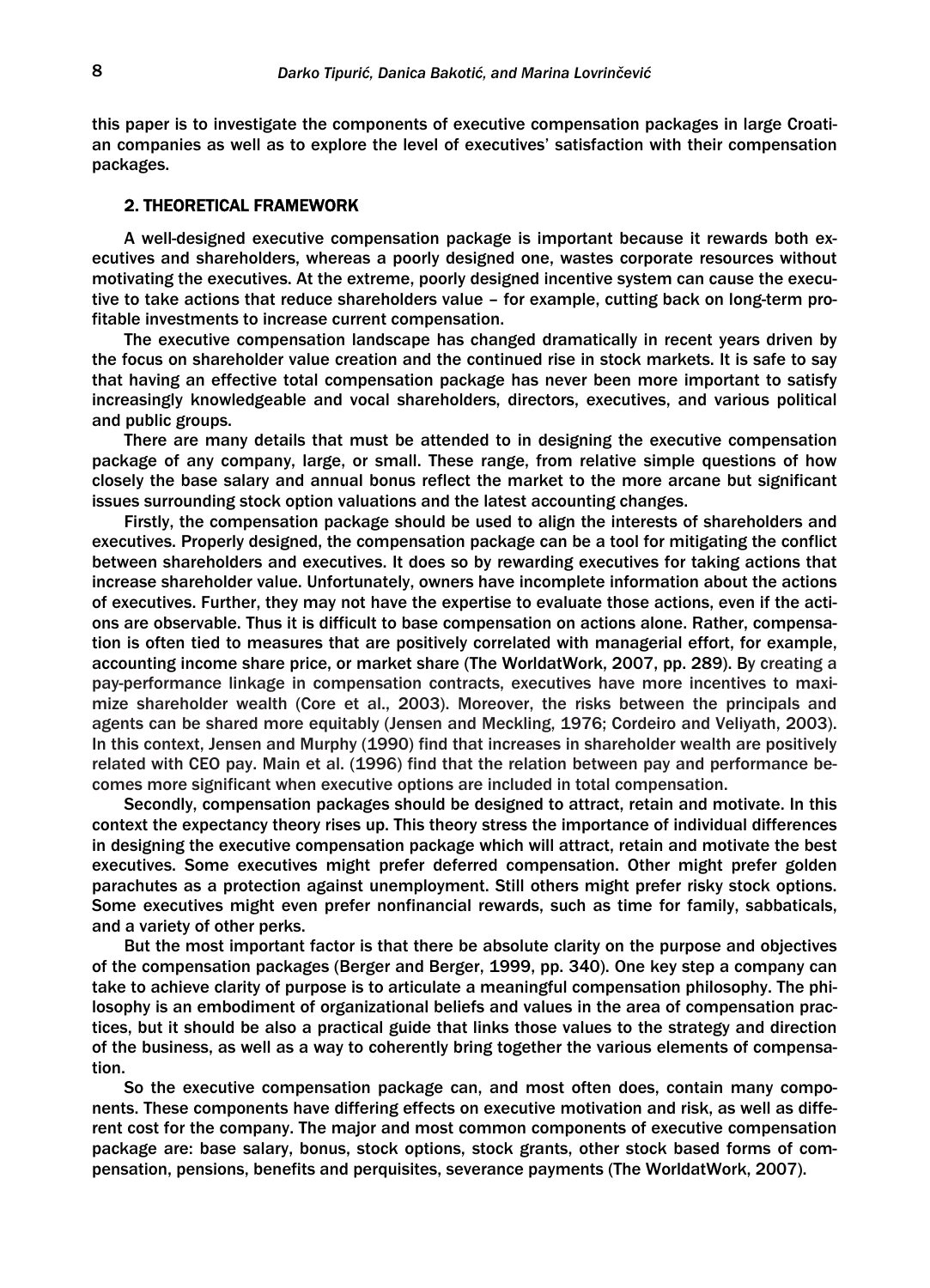Base salary is the fixed contractual amount of compensation that does not explicitly vary with performance. It takes into account the specific tasks and challenges of executives, their seniority and experience (Goergen and Renneboog, 2011). Today, in western economies the base salary is only the tip of the iceberg of total executive compensation (Hendreson, 2003). Bonus is a form of compensation that may be conditioned upon individual, group, or company performance. The performance conditions used to determine the bonus can be implicit or explicit, objective or subjective, and financial or nonfinancial. In some cases, bonuses can be based upon one factor whereas in other cases, they can be based upon a combination of factors. In addition, bonuses can be based upon short-term or long-term measures. The researches indicate that today executives have the opportunity to earn an annual bonus of up to 120% of base salary (Frydman and Jenter, 2010). Stock options as additional component of executive compensation package is the right (not obligation) to purchase a stated quantity of stock at a stipulated price (strict price) over a given period of time (exercise period) following certain eligibility (vesting) requirements (Milkovich and Newman, 2005, pp. 468). During the 1980s and especially the 1990s, in U.S., stock options surged to become the largest component of top executive pay. Today, they account for over one half of total executive compensation (Frydman and Jenter, 2010). Stock grants occur when company gives shares to their employees. They differ from stock options in that they have

no exercise price. Whereas a stock option only has value if the company's share price is above the exercise price, a stock grant has value as long as the share price is above zero. Other stock based forms of compensation include stock appreciation rights, phantom stock, and equity units. Stock appreciation rights are the right to receive the increase in the value of a specified number of shares of common stock over a defined period of time. Phantom stock are units that act like common stock, but that do not constitute claim for ownership of the company. Equity units entitle the holder to purchase common stock at its book value, and then resell the stock to the corporation at its book value at a later date. Pensions are a form of differed compensation, whereby after retirement from the company, the employee receives a payment or series of payments. The researches about pensions are very rare, but there is some evidence about them. Namely, Sundaram and Yermack (2007) calculate the pension values of about 10% of total pay for Fortune 500 CEOs. Additionally, Bebchuk and Jackson (2005) discovered the significant pension values in a sample of S&P 500 CEOs. Benefits and perquisites which are also category of compensation package component usually include company car, the use of company airplanes and apartments, special dining facilities, country club membership, health, dental, medical, life and disability insurance. Rajan and Wulf (2006) report that 66% of the employers offer their executives access to the company plane, 38% chauffer service, 56% a company car, 47% country club membership, 48% lunch club membership, 17% health club membership. And finally, severance payments as compensation package component are fairly common and have become very controversial. Severance payments occur when an executive leaves the company under pressure or is fired without cause; consequently while they are sometimes included in the executive's employment contract, severance payments at most happen one at the end of the executive's tenure with the company. Yermack (2006) finds that severance payments are common, but usually moderate in value.

All these components of the compensation package have different effects on executive incentives, risk, political cost and tax payments, as well as on company financial reporting, political costs, and tax payments. More commonly compensation packages include both fixed and variable components. Fixed components are included to reduce risk to the executive and guarantee a standard of living, whereas variable components are included to provide incentives and align the interest of executives and shareholders. Assuming that the executive compensation package will include both fixed and variable components, the company has to decide how much of each to include, and what forms they should take. Fixed components might include salary and benefits, such as employer-paid life insurance, health care and pensions. Variable components might include bonuses, where the payout may be based on reported accounting numbers, market share or customer satisfaction; and stock compensation where the payout is based on stock prices. When a company is determining the variable components of its compensation package it must realize that different forms of variable compensation provide different incentives.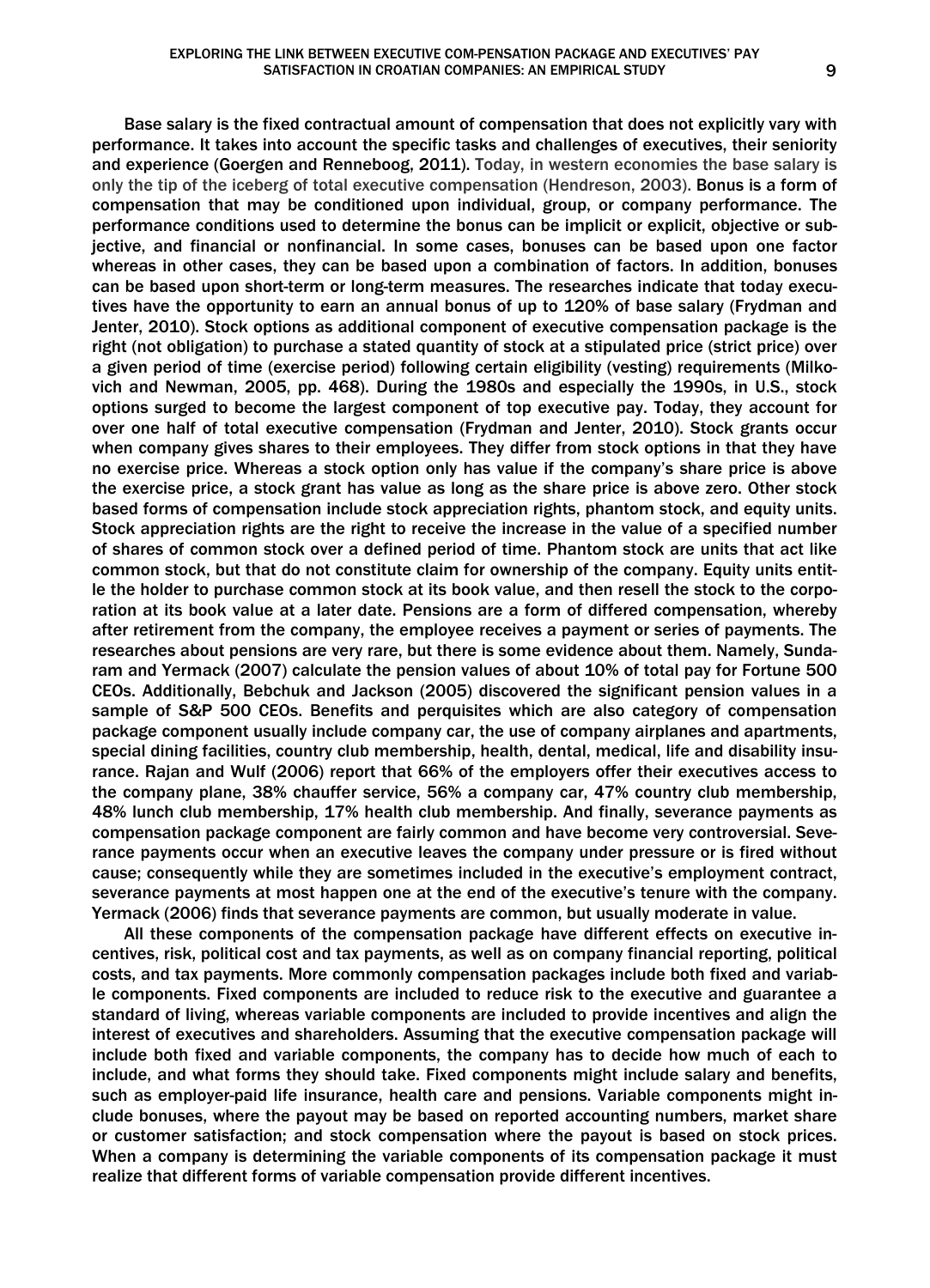The company should also realize that the structure of an incentive plan can yield very specific orientation and behaviors. A bonus plan based upon accounting numbers lead to higher reported accounting income, but not necessarily lead to higher shareholder value, as executives may make cosmetic changes to its financial statements to increase its bonuses. Similarly, if executives are rewarded for increasing market share, the company may get increased market share, but at the cost of reduced profits and reduced shareholder value (The WorldatWork, 2007).

## 3. METHODOLOGICAL FRAMEWORK AND RESEARCH DESIGN

The research was conducted in June 2010 on the population of 500 of the largest Croatian companies (by total revenues). The Presidents of Management Boards were asked to answer series of closed format questions. 72 questioners were collected via mail survey, so that overall response rate was 14.4%. SPSS 18 for Windows was used for statistical analysis of the data collected.

For the purposes of our research, we have identified six industries: financial (15.3% of the companies in the sample), construction (19.4%), food and beverages (15.3%), trade (15.3%), manufacturing (19.4%), and other services (15.3%). By type of ownership, distribution of companies is as follows: predominantly privately-owned (62.5% of the companies in the sample), completely state-owned (12.5%), predominantly state-owned (8.3%), predominantly privately-owned, but under substantial Government influence<sup>4</sup> (8.3%), predominantly foreign-owned (8.3%). Companies in the sample are on average 46.8 years old (youngest company in the sample is only 4 years old, while the oldest one is 150 years old) and have on average 2.83 executives appointed to the Management Board (Board size varies from minimum one to maximum six members of Management Board). Further, just over half of the Presidents of Management Boards (56.9%) in the sample have Master of Science (arts) or doctor of philosophy academic degree, while 38.9% have university diploma. Only one respondent (1.4%) has high school diploma, while 2.8% of the respondents have college diploma. Educational background analysis by primary field of education reveals that 63.9% of the respondents have undertaken education in the field of business, while 23.6% of the respondents have undertaken education in engineering. 4.2% of the executives in the sample have undertaken education in the field of law, while other fields of education (medical studies, arts, other social studies fields) are less represented (8.3%). Additionally, the greatest proportion of respondents (48.6%) have reported tenure on current position (President of Management Board) up to 5 years, while third of the respondents have reported tenure longer than 5 years but lesser than 10 years (33.3%). 12 respondents (16.7%) have reported tenure longer than 10 years.

### 4. RESULTS AND DISCUSSION

1

Since variable pay is an important reward element, we analyzed variable pay of Presidents of Management Boards of Croatian companies in the sample (Table 1). The results of our research clearly demonstrate that variable pay is inadequately represented reward element in compensation package of Croatian top managers. Almost half of the Presidents of Management Boards from our research sample (48.5%) have reported proportion of variable pay lesser than 5%, while only two Presidents (2.9%) have reported share of variable pay that exceeds 50%. On the other hand, there is almost equal distribution of respondents whose variable pay proportion in compensation package varies from 5% to 10% (14.7% of the respondents), from 10% to 20% (16.2% of the respondents) and from 20% to 50% (17.6% of the Presidents of Management Boards in the sample). Having in mind that our research sample was drawn out of the population of 500 largest Croatian companies by total revenues, presented figures not only are insufficient but also in collision with global trends in executive compensation.

<sup>4</sup> In Croatia, as well as in other (post) transition countries, this is not unusual in strategically important sectors such as energy sector or shipbuilding industry.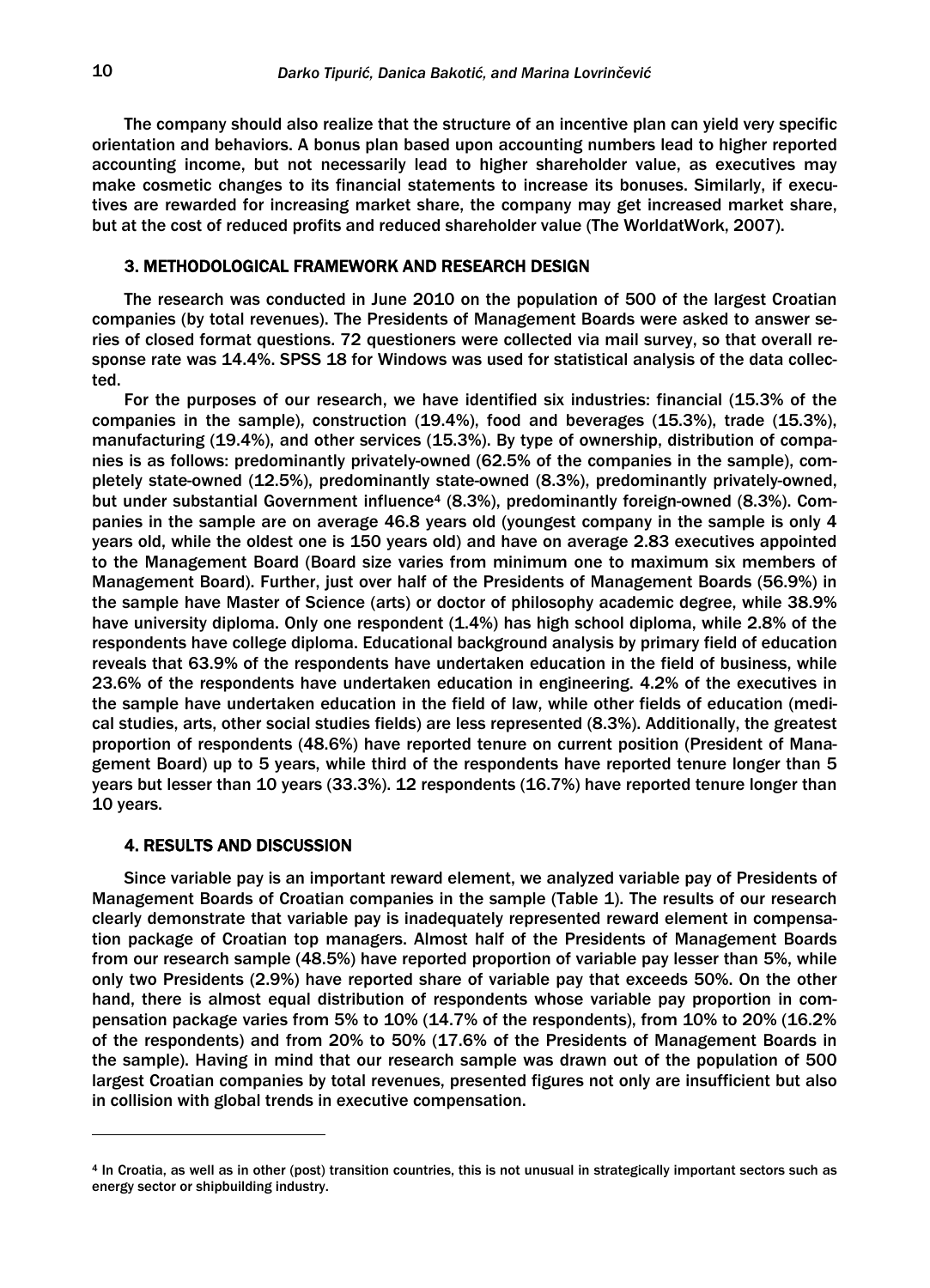|                |               | <b>Frequency</b> | Percent | <b>Valid percent</b> |
|----------------|---------------|------------------|---------|----------------------|
| Valid          | Less than 5%  | 33               | 45.8    | 48.5                 |
|                | 5% to 10%     | 10               | 13.9    | 14.7                 |
|                | 10% to 20%    | 11               | 15.3    | 16.2                 |
|                | 20% to 50%    | 12               | 16.7    | 17.6                 |
|                | More than 50% | $\mathbf{2}$     | 2.8     | 2.9                  |
|                | Total         | 68               | 94.4    | 100.0                |
| <b>Missing</b> | System        | 4                | 5.6     |                      |
| <b>Total</b>   |               | 72               | 100.0   |                      |

Table 1: Distribution of Presidents of Management Boards by proportion of variable pay

Next, we were interested in the most frequent form of variable pay in our research sample. Results in Table 2 show that just over three quarter of the respondents (77.8%) have reported receiving bonus as a form of variable pay, while 20% of the respondents have reported to participate in a profit-sharing scheme. Only one President of Management Board (2.2%) has reported compensation in stock options as a form of awarding. While most of the respondents felt free enough to report the actual proportion of their variable pay in overall compensation package (94.4% of the respondents answered when being asked about proportion of variable pay), they seem to be not responsive enough when being asked about the form of variable pay (37.5% missing observations).

Table 2: Distribution of Presidents of Management Boards by type of variable pay

|                |                       | Frequency | Percent | <b>Valid percent</b> |
|----------------|-----------------------|-----------|---------|----------------------|
| Valid          | <b>Bonus</b>          | 35        | 48.6    | 77.8                 |
|                | <b>Stock options</b>  | 1         | 1.4     | 2.2                  |
|                | <b>Profit-sharing</b> | 9         | 12.5    | 20.0                 |
|                | <b>Total</b>          | 45        | 62.5    | 100.0                |
| <b>Missing</b> | System                | 27        | 37.5    |                      |
| <b>Total</b>   |                       | 72        | 100.0   |                      |

Further, we analyzed if managerial contracts of top executives in the research sample include severance pay (Table 3). Just under two thirds of the respondents (63.1%) said that their contract include severance pay, while 36.9% of the respondents have reported no severance pay included in their contract.

Table 3: Distribution of Presidents of Management Boards by severance pay

|                |               | <b>Frequency</b> | Percent | <b>Valid percent</b> |
|----------------|---------------|------------------|---------|----------------------|
| Valid          | <b>No</b>     | 24               | 33.3    | 36.9                 |
|                | Yes           | 41               | 56.9    | 63.1                 |
|                | Total         | 65               | 90.3    | 100.0                |
| <b>Missing</b> | <b>System</b> | 7                | 9.7     |                      |
| Total          |               | 72               | 100.0   |                      |

As a next level of analysis, we examined if managerial contracts of Presidents of Management Boards in the sample include any additional benefits, namely life insurance programs or pension programs. Results presented in Table 4 show that 65.6% of top executives in the sample have no additional benefits included in their contract, while 34.4% of respondents have reported to have life insurance programs or pension programs as a part of their managerial contract.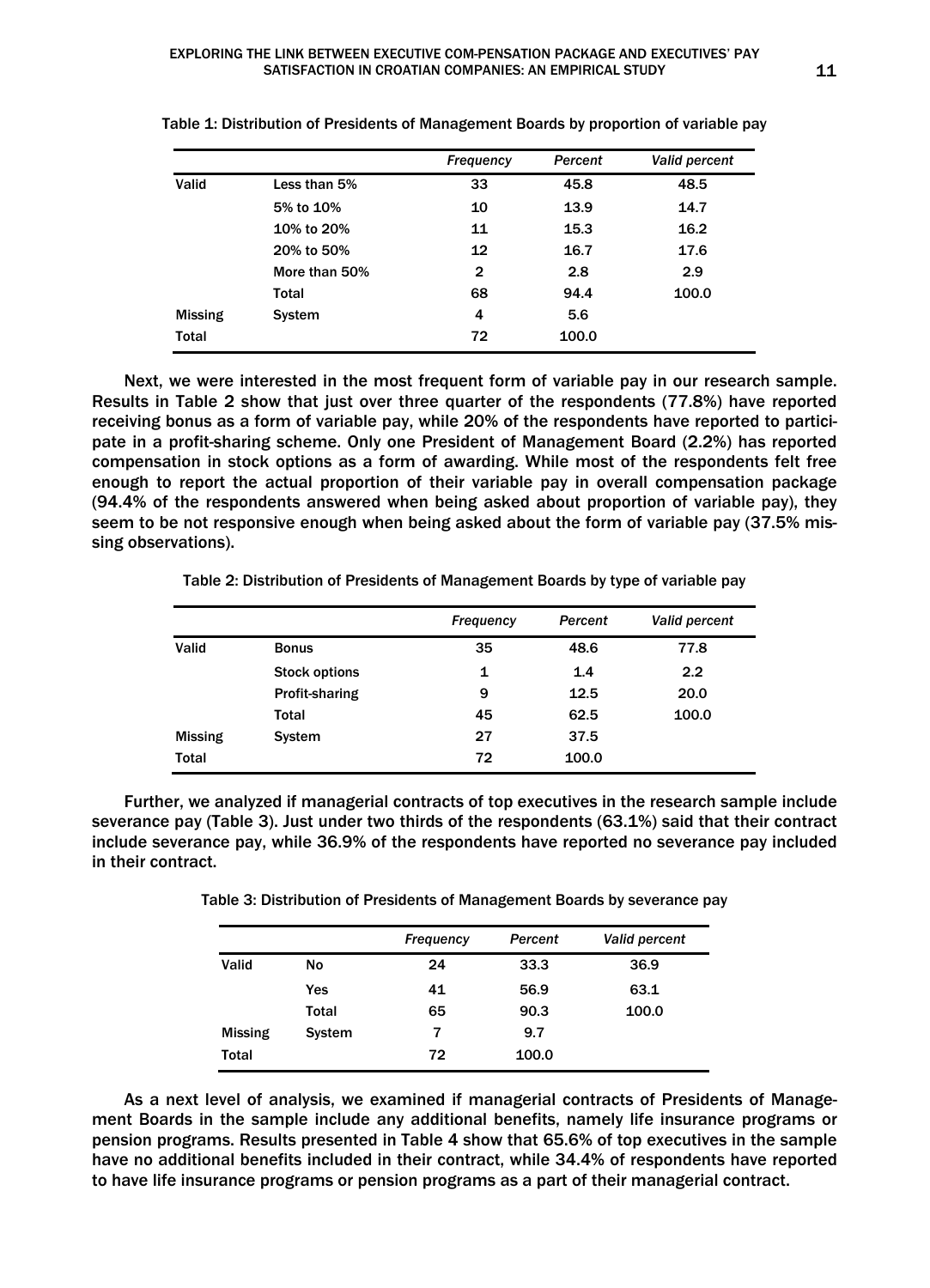|                |               | <b>Frequency</b> | Percent | <b>Valid percent</b> |
|----------------|---------------|------------------|---------|----------------------|
| Valid          | <b>No</b>     | 42               | 58.3    | 65.6                 |
|                | Yes           | 22               | 30.6    | 34.4                 |
|                | Total         | 64               | 88.9    | 100.0                |
| <b>Missing</b> | <b>System</b> | 8                | 11.1    |                      |
| Total          |               | 72               | 100.0   |                      |

Table 4: Distribution of Presidents of Management Boards by additional benefits (life insurance programs/pension programs)

Next, we were interested to find out if Presidents of Management Boards in large Croatian companies included in the research sample receive rewards (and incentives) in the form of managerial ownership. Results presented in Table 5 suggest that third of the respondents participate in ownership structures of their companies, while 66.7% of the respondents are not participating in managerial ownership scheme.

Table 5: Distribution of Presidents of Management Boards by managerial ownership

|                |              | <b>Frequency</b> | Percent | <b>Valid Percent</b> |
|----------------|--------------|------------------|---------|----------------------|
| Valid          | No           | 46               | 63.9    | 66.7                 |
|                | Yes          | 23               | 31.9    | 33.3                 |
|                | <b>Total</b> | 69               | 95.8    | 100.0                |
| <b>Missing</b> | System       | з                | 4.2     |                      |
| <b>Total</b>   |              | 72               | 100.0   |                      |

In case that top managers participate in ownership structure (Table 6), most often they report 5% or lesser equity share (47.8% of the respondents). Just over quarter of respondents (21.7%) have reported substantial participation in ownership (20% to 50%), while respectable number of respondents (17.4%) has reported dominant position in ownership structure (more than 50%). Only one respondent reported participation in ownership in range from 5% to 10%.

Table 6: Distribution of Presidents of Management Boards by proportion of share ownership

|                |               | <b>Frequency</b> | Percent | <b>Valid Percent</b> |
|----------------|---------------|------------------|---------|----------------------|
| Valid          | Less than 5%  | 11               | 15.3    | 47.8                 |
|                | 5% to 10%     | 1                | 1.4     | 4.3                  |
|                | 10% to 20%    | 2                | 2.8     | 8.7                  |
|                | 20% to 50%    | 5                | 6.9     | 21.7                 |
|                | More than 50% | 4                | 5.6     | 17.4                 |
|                | Total         | 23               | 31.9    | 100.0                |
| <b>Missing</b> | System        | 49               | 68.1    |                      |
| <b>Total</b>   |               | 72               | 100.0   |                      |

Since compensation package satisfaction is one of the important facets of overall job satisfaction and is closely related to structure and quality of overall compensation package, we asked respondents to rate their compensation package satisfaction level (relatively to other Management Board members' compensation packages in their industry). Research results presented in Table 7 show that just over half executives in the sample (55.7%) are satisfied with pay and other elements of compensation package, while respectable proportion (28.6%) of executives have reported neutral feelings toward compensation package satisfaction (not satisfied, but not even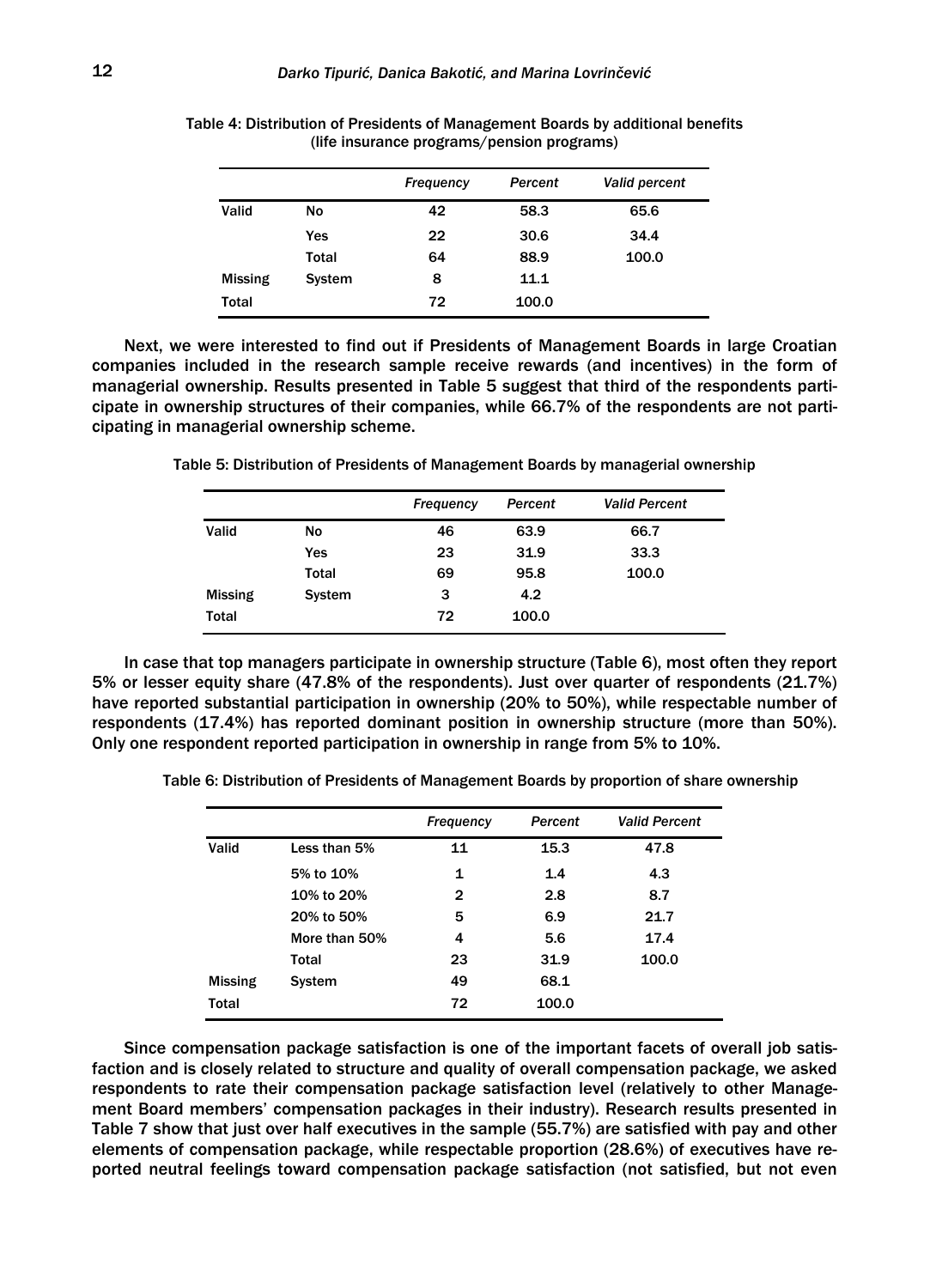dissatisfied with pay and other elements of compensation package). 8.6% of respondents have reported to be very satisfied with compensation package, while on the other hand we have identified 7.1% of the respondents who are dissatisfied or very dissatisfied with compensation package (when comparing themselves to other executives in their industry).

|                |                                 | Frequency | Percent | <b>Valid Percent</b> |
|----------------|---------------------------------|-----------|---------|----------------------|
| Valid          | Very dissatisfied               | 1         | 1.4     | 1.4                  |
|                | <b>Dissatisfied</b>             | 4         | 5.6     | 5.7                  |
|                | Not satisfied, nor dissatisfied | 20        | 27.8    | 28.6                 |
|                | <b>Satisfied</b>                | 39        | 54.2    | 55.7                 |
|                | Very satisfied                  | 6         | 8.3     | 8.6                  |
|                | Total                           | 70        | 97.2    | 100.0                |
| <b>Missing</b> | System                          | 2         | 2.8     |                      |
| Total          |                                 | 72        | 100.0   |                      |

Table 7: Distribution of Presidents of Management Boards with respect to compensation package satisfaction level

We have analyzed respondents' compensation package satisfaction level according to ownership structure. Results of analysis of variance (ANOVA) show that the difference between compensation package satisfaction level with respect to type of ownership is not statistically significant (F=1,844, df=4, sig.=.131), even though descriptively observable. Our findings demonstrate that compensation package satisfaction level is highest in predominantly state-owned companies (4.00), while is lowest in completely state-owned companies (3.11). This could mean that privatization processes, as answer to the failure of state ownership, are positively related to compensation package satisfaction of executives in partially privatized firms.

As for the post hoc ANOVA (LSD) test results, executives in predominantly privately-owned companies are significantly more satisfied with pay and other elements of compensation package than executives in completely state-owned companies (sig.=.031). Furthermore, the level of compensation package satisfaction of executives in predominantly state-owned companies is significantly higher than the level of compensation package satisfaction of executives in completely state-owned companies (sig.=.041).

Analyzing compensation package satisfaction level of Presidents of Management Boards in Croatian companies in the sample with respect to tenure for the current position, we determined statistically significant difference between compensation package satisfaction levels with respect to tenure for the position (F=2,899, df=3, sig.=.042). As a further level of analysis, we determined that compensation package satisfaction level is highest for Presidents of Management Boards who are on the current position for more than ten years (4.17), while the level of compensation package satisfaction is lowest for reported tenure lesser than one year (3.33).

Table 8: The level of Presidents' of Management Boards compensation package satisfaction with respect to type of ownership

|                                                                                 | N  | Mean | Std.<br>Dev. | <b>Std. Error</b> |      | 95% Confidence Interval<br>for Mean<br>Lower Bound Upper Bound | Min          | Max |
|---------------------------------------------------------------------------------|----|------|--------------|-------------------|------|----------------------------------------------------------------|--------------|-----|
| Predominantly privately-owned                                                   | 44 | 3.73 | .758         | .114              | 3.50 | 3.96                                                           | 1            | 5   |
| <b>Completely state-owned</b>                                                   | 9  | 3.11 | .782         | .261              | 2.51 | 3.71                                                           | $\mathbf{2}$ | 4   |
| <b>Predominately state-owned</b>                                                | 5  | 4.00 | 1.000        | .447              | 2.76 | 5.24                                                           | 3            | 5   |
| Predominantly privately-owned,<br>but under substantial Government<br>influence | 6  | 3.33 | .816         | .333              | 2.48 | 4.19                                                           | $\mathbf{2}$ | 4   |
| Predominantly foreign-owned                                                     | 6  | 3.83 | .408         | .167              | 3.40 | 4.26                                                           | 3            | 4   |
| <b>Total</b>                                                                    | 70 | 3.64 | .781         | .093              | 3.46 | 3.83                                                           | 1            | 5   |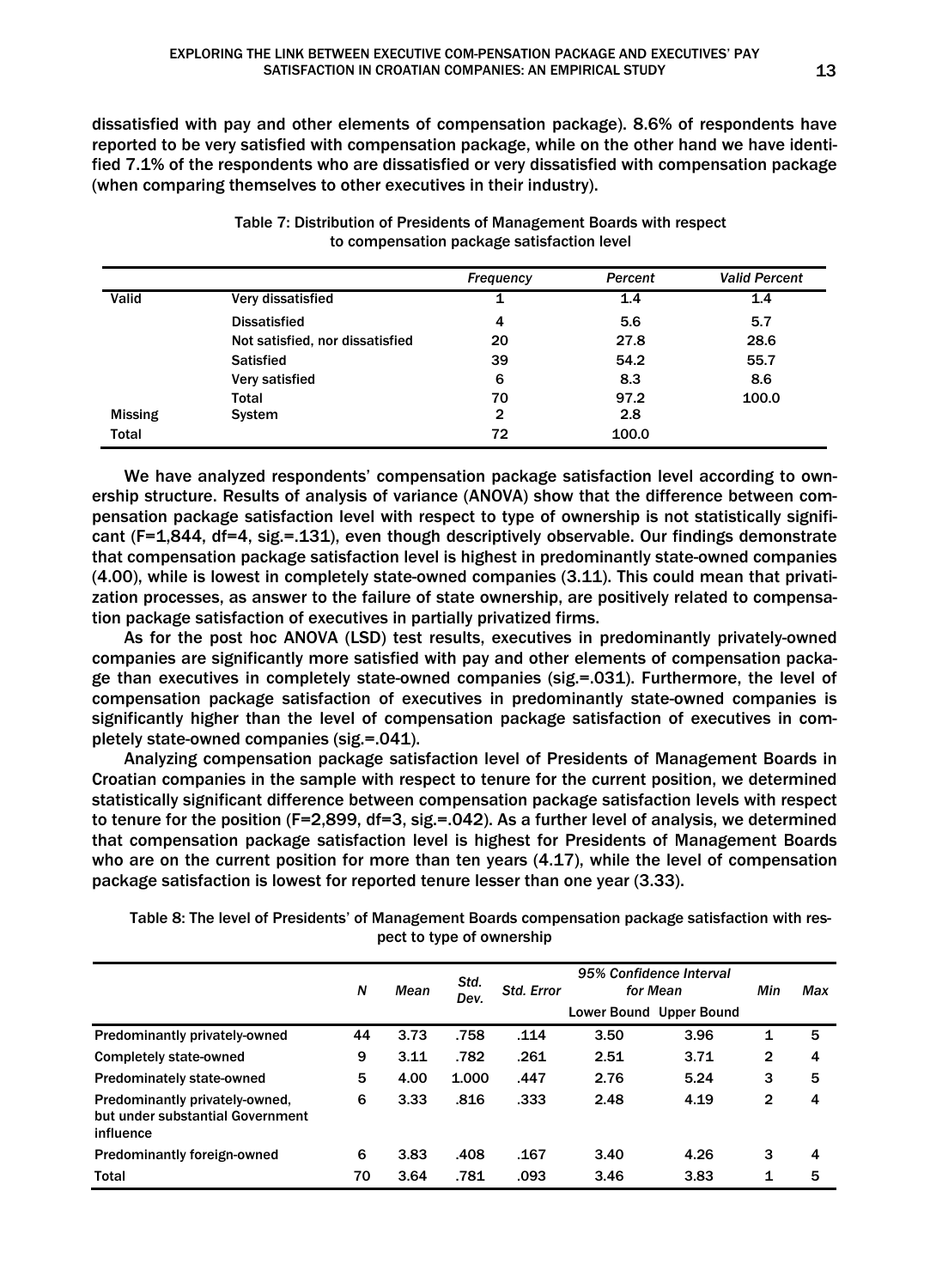| (I) Ownership                    | (J) Ownership                    | Mean<br>difference | <b>Std. Error</b> |                    |                    | 95% Confidence Interval<br>for Mean |  |  |
|----------------------------------|----------------------------------|--------------------|-------------------|--------------------|--------------------|-------------------------------------|--|--|
|                                  | $(I-J)$                          |                    | Sig.              | <b>Lower Bound</b> | <b>Upper Bound</b> |                                     |  |  |
| <b>Completely</b><br>state-owned | Predominantly privately-owned    | $-616*$            | .279              | .031               | $-1.17$            | $-06$                               |  |  |
|                                  | <b>Predominately state-owned</b> | $-889*$            | .425              | .041               | $-1.74$            | $-0.04$                             |  |  |

### POST HOC ANOVA TEST (LSD)

\* The mean difference is significant at the 0.05 level.

Table 9: The level of Presidents' of Management Boards compensation package satisfaction with respect to tenure for the current position

|                                        | N            | Mean                            | Std.  | Std. Error         |                   |                    | 95% Confidence Interval for Mean | Min      | Max                |
|----------------------------------------|--------------|---------------------------------|-------|--------------------|-------------------|--------------------|----------------------------------|----------|--------------------|
|                                        |              |                                 | Dev.  |                    |                   | <b>Lower Bound</b> | <b>Upper Bound</b>               |          |                    |
| Less than 1 year                       | 9            | 3.33                            | 1.000 | .333               |                   | 2.56               | 4.10                             | 1        | 4                  |
| 1 to 5 years                           | 25           | 3.68                            | .690  | .138               |                   | 3.40               | 3.96                             | 2        | 5                  |
| 5 to 10 years                          | 22           | 3.45                            | .800  | .171               |                   | 3.10               | 3.81                             | 2        | 5                  |
| More than 10 years                     | 12           | 4.17                            | .577  | .167               |                   | 3.80               | 4.53                             | 3        | 5                  |
| Total                                  | 68           | 3.65                            | .787  | .095               |                   | 3.46               | 3.84                             | 1        | 5                  |
| <b>POST HOC ANOVA TEST (LSD)</b>       |              |                                 |       |                    |                   |                    |                                  |          |                    |
| (I) Tenure on the positi-<br><b>on</b> |              | (J) Tenure on the posi-<br>tion |       | Mean<br>difference | <b>Std. Error</b> |                    | 95% Confidence Interval          | for Mean |                    |
|                                        |              |                                 |       | $(I-J)$            |                   | Sig.               | <b>Lower Bound</b>               |          | <b>Upper Bound</b> |
| More than 10 years                     |              | Less than 1 year                |       | $.833*$            | .333              | .015               | 17                               |          | 1,50               |
|                                        | 1 to 5 years |                                 |       | .487               | .265              | .071               | $-04$                            |          | 1.02               |
|                                        |              | 5 to 10 years                   |       | .712*              | .271              | .011               | .17                              |          | 1,25               |

\* The mean difference is significant at the 0.05 level.

Results of post hoc ANOVA test (LSD) show that Presidents of Management Boards who are occupying current position for more than 10 years have a significantly higher level of compensation package satisfaction compared to Presidents of Management Boards occupying current position for less than 1 year (sig.=.015), compared to executives who are on the current position from 1 to 5 years (even observed differences are being statistically significant only at the 10% level – sig.=.071), and compared to managers who are on current position from 5 to 10 years (sig.=.011).

We also tested differences in compensation package satisfaction with respect to managerial ownership. Participation in ownership by leading executives is an object of many controversies. It is an important incentive alignment mechanism that reduces agency problem while at the same time improves company's efficiency. Even if managerial ownership – efficiency relationship is controversial in many ways, available empirical findings suggest that managerial ownership undoubtedly increases managerial discretion and power and contributes managerial entrenchment by reducing the odds of inefficient top managers' replacement.<sup>5</sup>

<sup>5</sup> Even in Croatian settings, the nature of managerial ownership-efficiency relationship remains (for the most parts) unclear, but managerial ownership significantly reduces chances of replacement (dismissal) of poorly performing managers. See more in Tipurić, D., Slišković, T., Daraboš, M. (2011): Menadžersko dioničarstvo, djelotvornost poduzeća i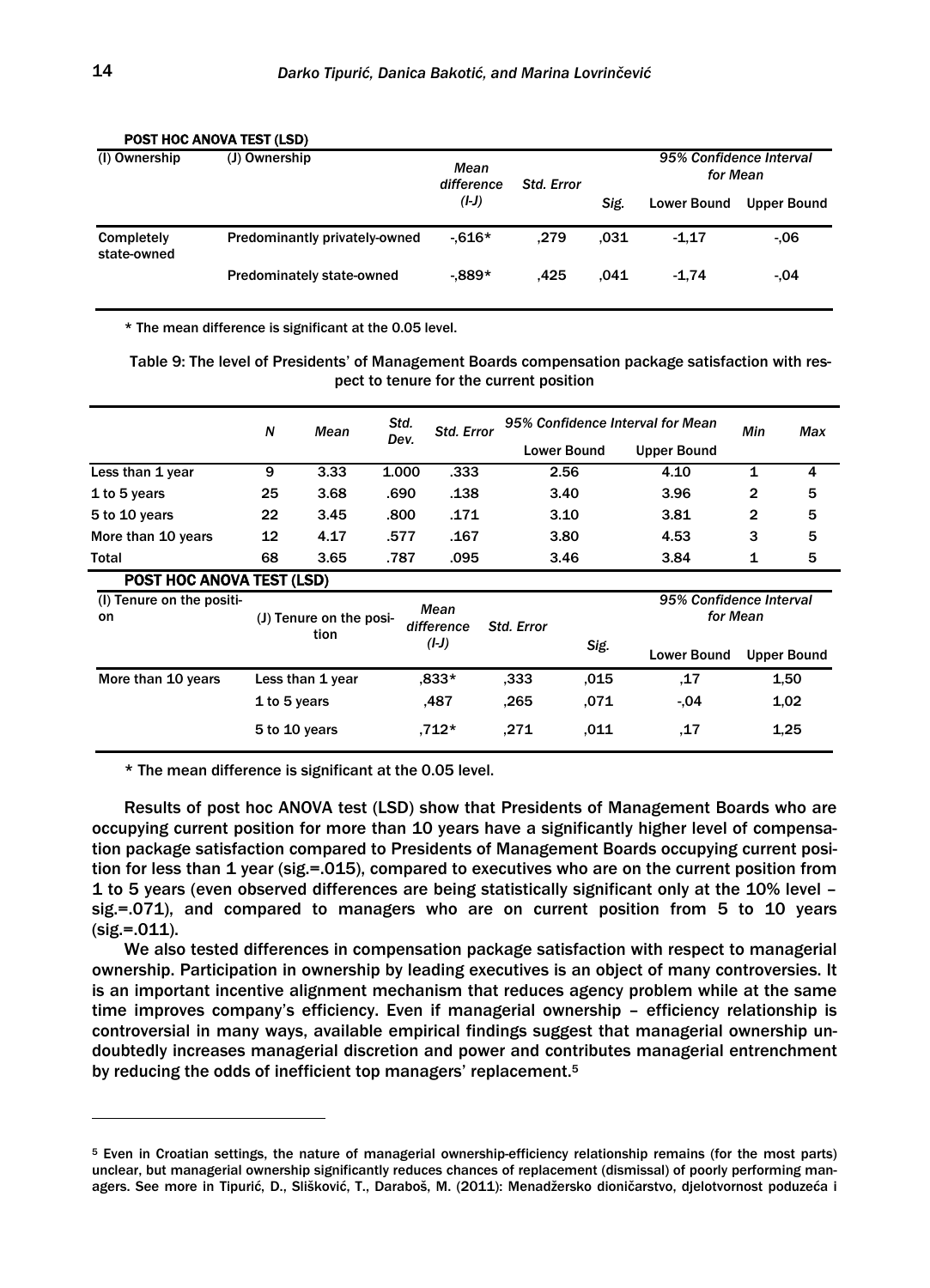|                  | Participation in ownership | N         | <b>Mean Rank</b> | <b>Sum of Ranks</b> |
|------------------|----------------------------|-----------|------------------|---------------------|
| Pay satisfaction | Νo                         | 46        | 31,49            | 1448.50             |
|                  | Yes                        | <b>23</b> | 42,02            | 966.50              |
|                  | Total                      | 69        |                  |                     |

Table 10: The level of Presidents' of Management Boards compensation package satisfaction with respect to managerial ownership

#### Test Statisticsa

|                        | Pay satisfaction |
|------------------------|------------------|
| Mann-Whitney U         | 367,500          |
| Wilcoxon W             | 1448,500         |
| 7                      | $-2,287$         |
| Asymp. Sig. (2-tailed) | .022             |

a. Grouping Variable: Participation in ownership

Results of our research clearly demonstrate that there is statistically significant difference between compensation package satisfaction levels with respect to managerial ownership  $(Z = -1)$ 2,287, sig.=.022 for Mann-Whitney test), whereas participation in ownership contributes to lower levels of compensation package satisfaction of Presidents of Management Boards in the sample.

### 5. CONCLUSION

The motivation behind this paper was to investigate and critically evaluate the components of executive compensation packages in large Croatian companies as well as to identify the extent to which large Croatian companies use theoretical prescriptions when designing executive compensation packages. Our research results show that the most used components of executive compensation package in large Croatian companies are severance pays and bonuses. Stock options and stock grants are not adequately represented in their compensation packages. Regarding the satisfaction with compensation packages, research results show that the majority of executives are satisfied with their compensation packages. Furthermore, the research results indicate that there is a statistically significant difference in the level of executives' satisfaction with compensation package regarding the ownership structure whereas the compensation package satisfaction level is highest in predominantly state-owned companies. Also, we found statistically significant differences in the level of satisfaction with the compensation package regarding tenure on the position of the President of Management Board whereas compensation package satisfaction level is highest for managers occupying their positions for more than 10 years. Finally, our research results demonstrate that managerial ownership contributes to lower levels of compensation package satisfaction.

### **REFERENCES**

1

Bebchuk, L. A., Jackson, R. J. (2005). Executive pensions. *Journal of Corporation Law*, 30, 823-56.

Berger, L. A., Berger, D. R. (1999). *The Compensation Handbook: A state for the art guide to compensation strategy and design*. McGraw-Hill Irwin.

Conyon, M. J. (2006). Executive Compensation and Incentives. *Academy of Management Perspectives*, February, 25-44.

Cordeiro, J. J., Veliyath, R. (2003). Beyond Pay for Performance: A Panel Study of the Determinants of CEO Compensation. *American Business Review,* 21(1), 56-66.

promjene vrhovnog menadžmenta, pp. 215-265 in Tipurić, D. (Ed.): Promjene vrhovnog menadžmenta i korporativno upravljanje, Sinergija, Zagreb.